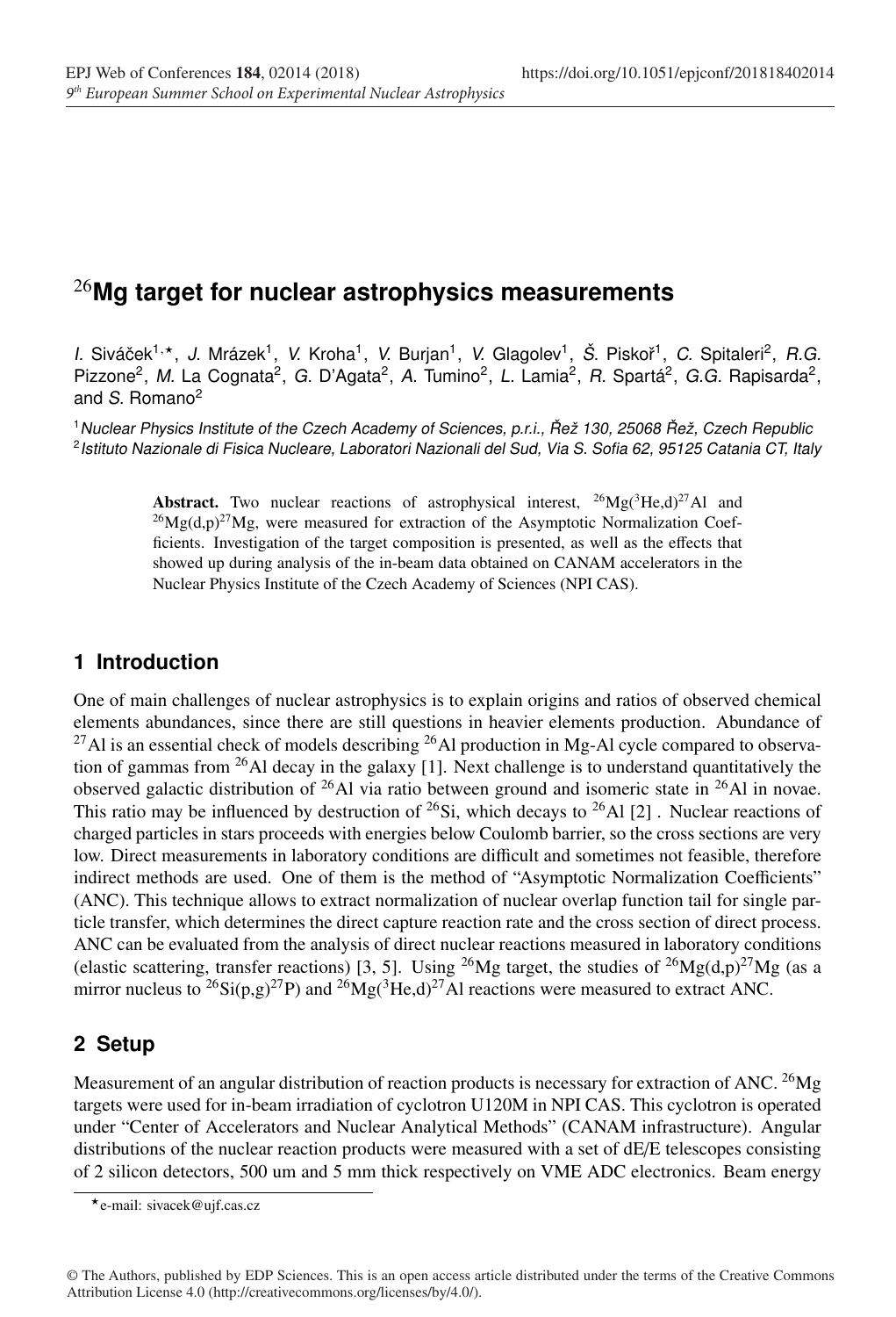of  ${}^{3}He^{2+}$  was 25 MeV with typical intensities up to 20 enA. Set of data was acquired by 4 moving telescopes, covering angles from 7 to 61 degrees in laboratory system and 2 stationary telescopes as "beam monitors" (angles of 15 and 35 degrees was chosen for  ${}^{26}Mg({}^{3}He,d)$  reaction). For this type of measurement, thin target foils containing pure target isotope are preferred. Targets containing  $^{26}Mg$  on carbon backing were used for the measurement, together with mylar target and pure carbon foil, with similar properties to magnesium target backing. Thin dE detectors were calibrated with  $^{244}$ Cm+ $^{238}$ Pu alpha particle source. A number of peaks from  $({}^{3}He, {}^{4}He)$  reactions, together with  $({}^{3}He, {}^{3}He)$  scattering peaks on 12C and 16O nuclei, were identified in the dE detector energy spectrum. They were used for precise calibration of detectors with a simultaneous fine variations of the beam energy (T*beam*) and detector angles. Thick E-detectors were calibrated on the basis of dE calibration and the deuterons from the reaction. Reaction products from  ${}^{26}Mg({}^{3}He,d)$  were identified in deuteron reaction channel afterwards. A complex program [5] was used for kinematic calibration, which allows to fit energy calibration of detectors, T*beam* and detectors angles for all telescopes simultaneously. In the result, it allows to identify every peak in the energy spectrum and extract their angular distributions.

## **3 Target characteristics**

Identification of peaks in the above-mentioned energy spectra allows to qualitatively characterize chemical composition of target. Target thickness was measured using energy loss method for alpha particles, measured with  $244 \text{Cm} + 238 \text{Pu}$  alpha particle source. Energy loss of alpha particles in the medium of known chemical composition is proportional to its thickness. Results obtained from energy loss tables for alpha particles were confirmed with Monte Carlo simulations in TRIM. Data from the "beam-monitor" telescope were used to determine stoichiometric proportions of the magnesium target and to check the beam energy together with stability during the irradiation. Stoichiometry of magnesium target was done by evaluation of 16O reactions yields in mylar target, which was irradiated as well as carbon foil target. Yields of  ${}^{16}O(^{3}He, {}^{4}He)^{15}O$  reaction are crucial, due to assumption, that oxygen in the target belongs to MgO. Analysis of spectra obtained with carbon target allowed to evaluate thickness of carbon backing in the magnesium target. It has uncovered an oxygen admixture in carbon backing, which was considered as the "background oxygen" and subtracted from oxygen yields in the magnesium target. Based on oxygen yields obtained with the mylar target, the amount of magnesium (corresponding to MgO) was evaluated to 135,1 +/- 6,7  $\mu$ g/cm<sup>2</sup>, as a mean value obtained from the reactions  ${}^{16}O(^{3}He, {}^{3}He)^{16}O$  (highest yields on a peak background) and  ${}^{16}O({}^{3}He, {}^{4}He)^{15}O$  to the ground state (no peak background). This value was used to evaluate differential cross sections (quantitatively evaluate angular distributions) of  ${}^{26}Mg({}^{3}He,d){}^{27}Al$ .

# **4 Discussion**

During the data analysis, a number of effects appeared with the impact on evaluated thickness of  $^{26}Mg$ . The effect of in-beam oxygen depletion was observed in the mylar target. By analysis of yield-to-charge dependence of the first mylar exposition, a correction to the yield at zero-charge was made. The yields of reactions on  ${}^{12}C$  and  ${}^{26}Mg$  were charge-stable. More severe problem, was the target inhomogeneity observed in the magnesium target thickness measurement (fig. 1a). Based on this observation, RBS (Rutherford back-scattering) scanning of this target was performed at Tandetron facility of NPI CAS in Rez (CANAM infrastructure). The results of this microbeam scanning confirmed the significant inhomogeneity of magnesium layer in the target (fig. 1b). This fact makes impossible the direct target thickness measurement with alpha particle source. The above mentioned in-beam data comparison for mylar and carbon targets was used for the evaluation of the "effective"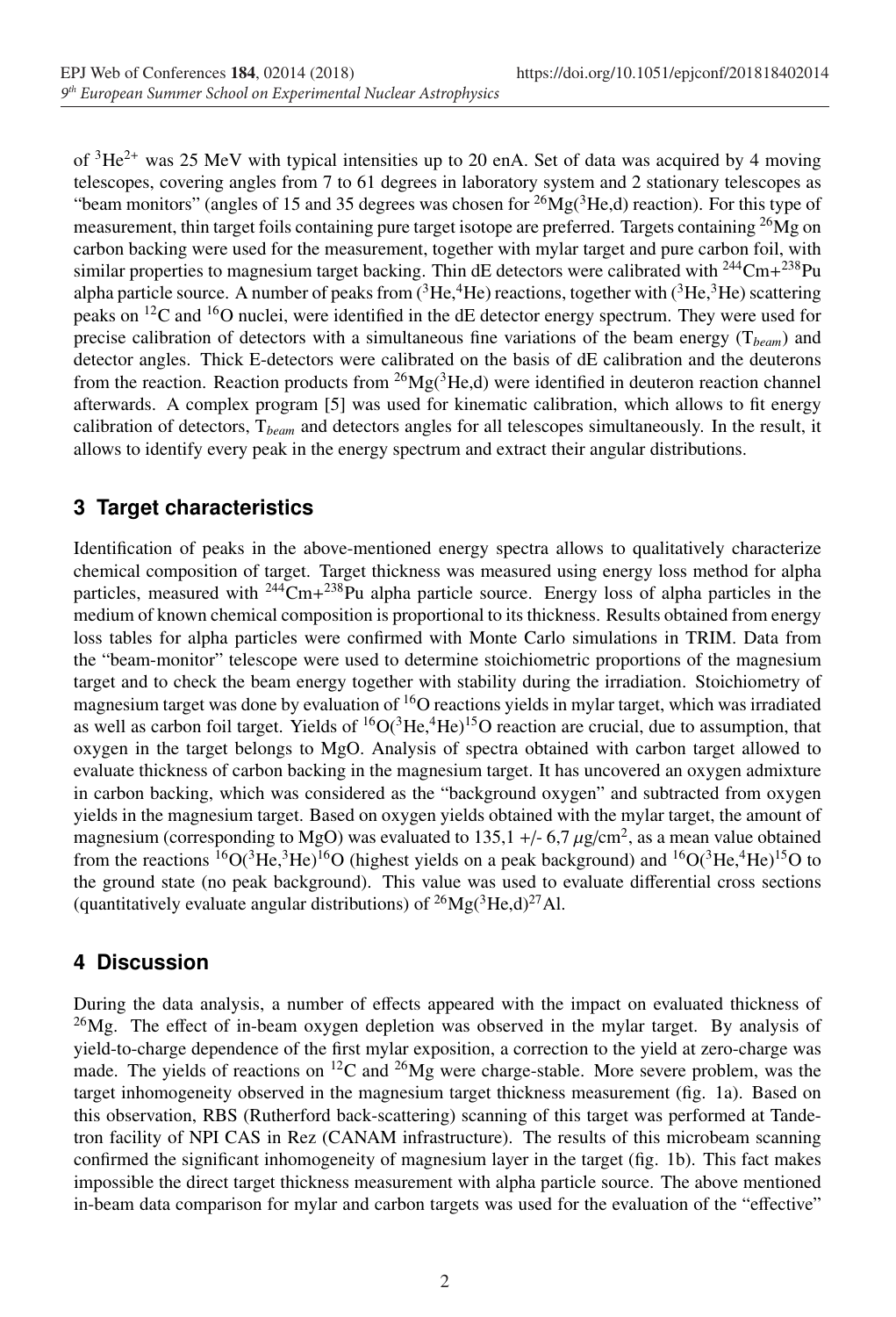

Figure 1: Analysis of magnesium layer thickness in target: (a) target thickness measurement with  $244$ Cm+ $238$ Pu alpha particle source; (b) RBS analysis of magnesium layer in the target.

thickness in the magnesium target beam spot. The assumption of the chemical form of pure MgO in the target was checked, due to hygroscopic properties of this material. The beam-monitor data did not show any trend of oxygen yields in the magnesium target with the beam charge collected. There is a need for the new, good quality target. The best solution could be pure metallic form, prepared by rolling to  $100-200 \mu m$  thick foils. However, preparation of this type of target would be challenging even in top laboratories. The decision was made to prepare MgO sputtering targets on carbon backing, in cooperation with Istituto Nazionale di Fisica Nucleare, Laboratori Nazionali del Sud in Catania. A set of perfect quality targets was manufactured, together with pure carbon backing targets. This method do not simplify the complicated spectra obtained from MgO+C target, but there are homogeneous, quality targets with samples of carbon backing for subtraction. A methodology of Mg target irradiation, together with mylar foil and carbon backing at the same angle, allows to quantitatively characterize the stoichiometry in the Mg target and to evaluate cross sections from the acquired spectra for the forthcoming measurements of  $^{26}Mg(d,p)^{27}Mg$  reaction without doubts, as well as to perform a control run on  $(^{3}He,d)$  reaction to normalize the previous data from the discussed target.

#### **5 Summary**

Angular distributions of two nuclear reactions <sup>26</sup>Mg(<sup>3</sup>He,d)<sup>27</sup>Al and <sup>26</sup>Mg(d,p)<sup>27</sup>Mg were measured. The target analysis showed the inhomogeneity of magnesium layer, which was confirmed by RBS micro-beam scanning. Based on reactions on  ${}^{12}C$  and  ${}^{16}O$  in mylar and carbon targets, the effective thickness of the magnesium layer was estimated. The new, high quality targets were manufactured in INFN LNS together with carbon backing samples, which allows to quantitatively evaluate angular distributions of the investigated reaction products as well as to confirm the results obtained with the previous target. This publication was supported by OP RDE, MEYS, Czech Republic under the project SPIRAL2-CZ, CZ.02.1.01/0.0/0.0/16-013/0001679.

### **References**

[1] Champagne et al., Nuclear Physics A512 (1990)